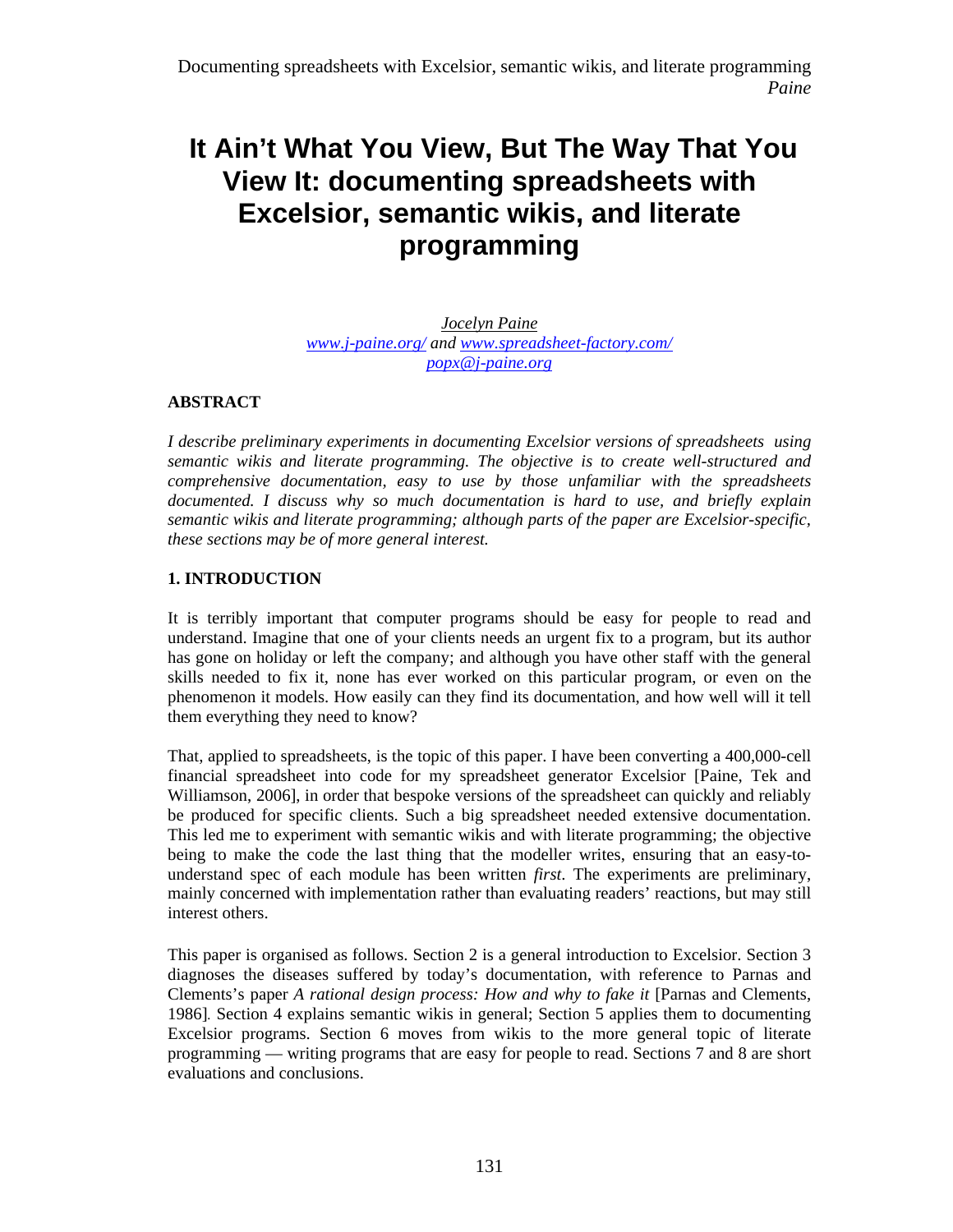Some parts of the paper are Excelsior-specific, and will not apply directly to Excel. However, you may find the wiki material useful if you need to store off-spreadsheet documentation, or if you are using spreadsheet generators other than Excelsior, such as the one blogged in [Voyce, 2007]. The references on what's wrong with documentation, as well as on literate programming, I recommend to everyone.

#### **2. BACKGROUND ON EXCELSIOR**

At last year's EuSpRIG conference, I described how my co-author Emre Tek and I had converted a 10,000-cell housing-finance spreadsheet to Excelsior code, using Excelsior's features for listing spreadsheets as text, probing their structure, and "reverse-engineering" or "structure discovering" them. The paper is available as *Rapid Spreadsheet Reshaping with Excelsior: multiple drastic changes to content and layout are easy when you represent enough structure* [Paine, Tek and Williamson, 2006]. I shall summarise Excelsior briefly from that paper and show how I am using it in the current project.

Excelsior is a programming language for describing spreadsheets as sets of equations between groups of cells, or *tables*. The Excelsior *compiler* reads files containing the equations and generates an Excel spreadsheet. These files are submitted to it as plain text, accompanied by a *layout specification* indicating where the tables must go in the generated spreadsheet.

A single spreadsheet can be composed from more than one Excelsior file; indeed, Excelsior's most significant claim is that spreadsheets can be developed from modules which can be written, tested, and documented separately. This makes spreadsheeting very flexible: we can develop a whole family of spreadsheets, producing different but related versions merely by substituting one module for another, or changing parameters such as table sizes.

As well as a compiler, Excelsior has tools for listing existing spreadsheets and converting them *to* Excelsior code. This usually involves guessing which cells can be grouped together into tables, naming the tables, and relisting the spreadsheet to use these names rather than the original cell addresses. This *structure discovery* uses, amongst other things, a *run-detector* to find blocks of related formulae differing only by constant increments in a cell address or constant.

New since last year is a tool for displaying sheet-dependency networks. This works by collecting, for each sheet, references in its formulae to all other sheets. It outputs this information as statements in the graph-description language DOT used by the freeware Graphviz graph visualization package. I mention this because Graphviz is useful for displaying well-laid out network diagrams, and may help others needing to diagram spreadsheets. To those trying it, I also recommend the interactive ZGRViewer. See [Graphviz], [DOT] and [ZGRViewer].

#### **2.1 Excelsior Code Example**

This example is from Section 2 of [Paine, Tek and Williamson, 2006]. Consider a spreadsheet for forecasting housing numbers. Let's assume we have the one-dimensional tables Builds and Demolitions that give the number of houses built and demolished per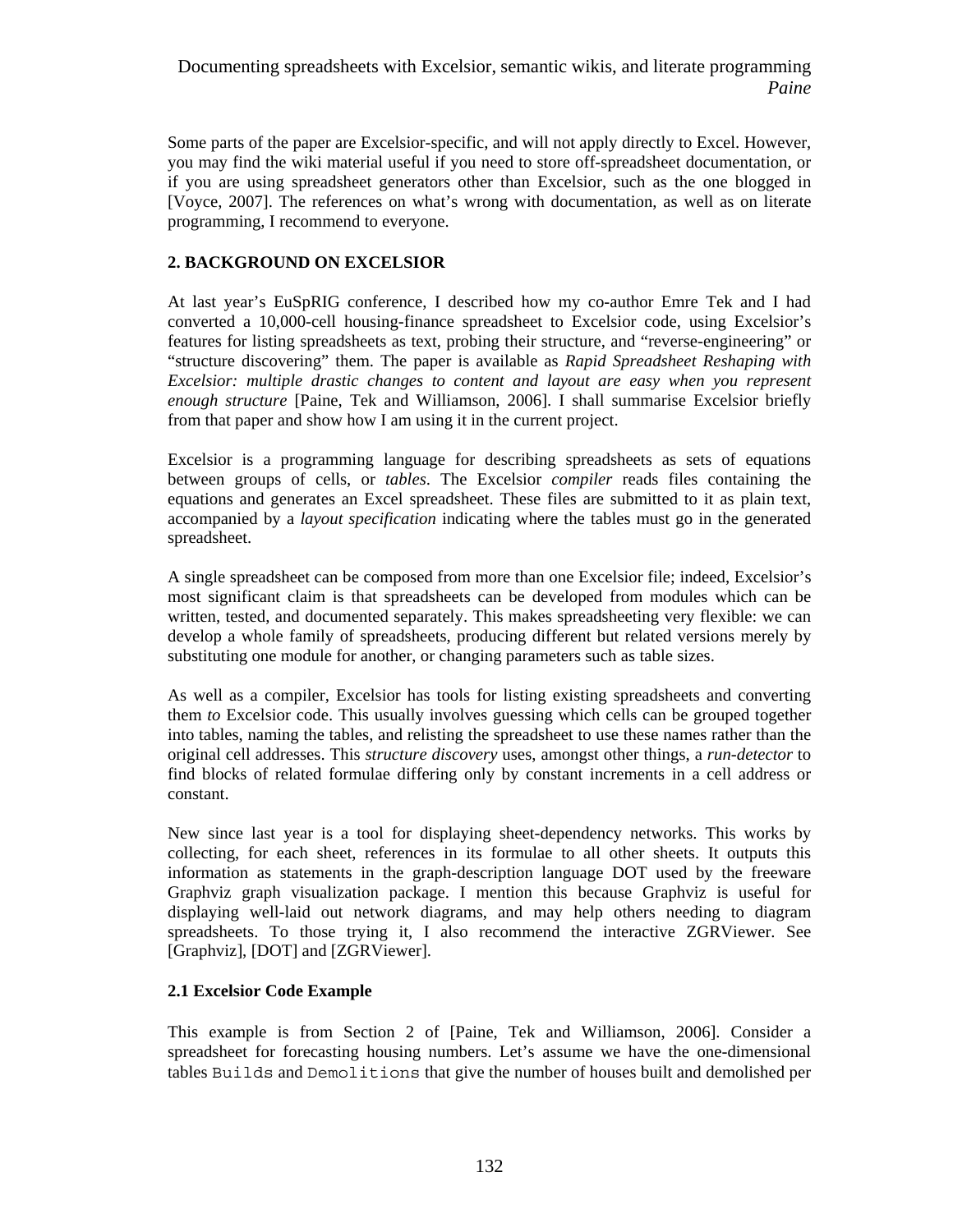year, and Net that gives the net new houses per year. Then, if years 2000 and 2001 are valid subscripts for these tables, we could write:

 Net[ 2000 ] = Builds[ 2000 ] – Demolitions[ 2000 ] Net[ 2001 ] = Builds[ 2001 ] – Demolitions[ 2001 ]

Tables can have more than one dimension. We could make the type of house a second dimension:

Net[ 2000, 1 ] = Builds[ 2000, 1 ] - Demolitions[ 2000, 1 ]

Excelsior has an "all" construction which generates a set of equations relating all elements of tables. Thus, Excelsior will expand the following into as many equations as there are elements of Builds, Demolitions and Net:

Net [ all  $y$ , all  $ht$  ] = Builds [  $y$ ,  $ht$  ] - Demolitions [  $y$ ,  $ht$ ]

#### **2.2 Listing And Run-detecting Spreadsheets**

Excelsior can list the formulae in an existing spreadsheet, for example:

```
 'House Stocks'!F1 = "Newly built houses" 
'House Stocks'!G1 = "Demolished houses" 
'House Stocks'!H4 = 'House Stocks'!F4 - 'House Stocks'!G4
```
This can be useful, but if one formula is repeated many times, the listing will become too large and repetitious to be intelligible.

To avoid this, we can run-detect a sheet and *then* list it. When listing run-detected sheets, Excelsior uses a special notation to indicate repetition. For example,

 'House Stocks'!H[V0 in 4:13] = 'House Stocks'!F[V0] - 'House Stocks'!G[V0]

Here, the  $[*VO*$  in 4:13] indicates repetition down a column.  $\overline{VO}$  is a row variable; in the listing it varies over rows 4 to 13. The equation is therefore short for:

```
 'House Stocks'!H4 = 'House Stocks'!F4 - 'House Stocks'!G4 
… 
  'House Stocks'!H13 = 'House Stocks'!F13-'House Stocks'!G13
```
As another example, suppose listing with run-detection displayed this equation:

'House Stocks'![C:D]1 = "Year"

This uses the same notation, but between columns rather than rows. The equation means that cells C1 and D1 of the sheet both contain "Year".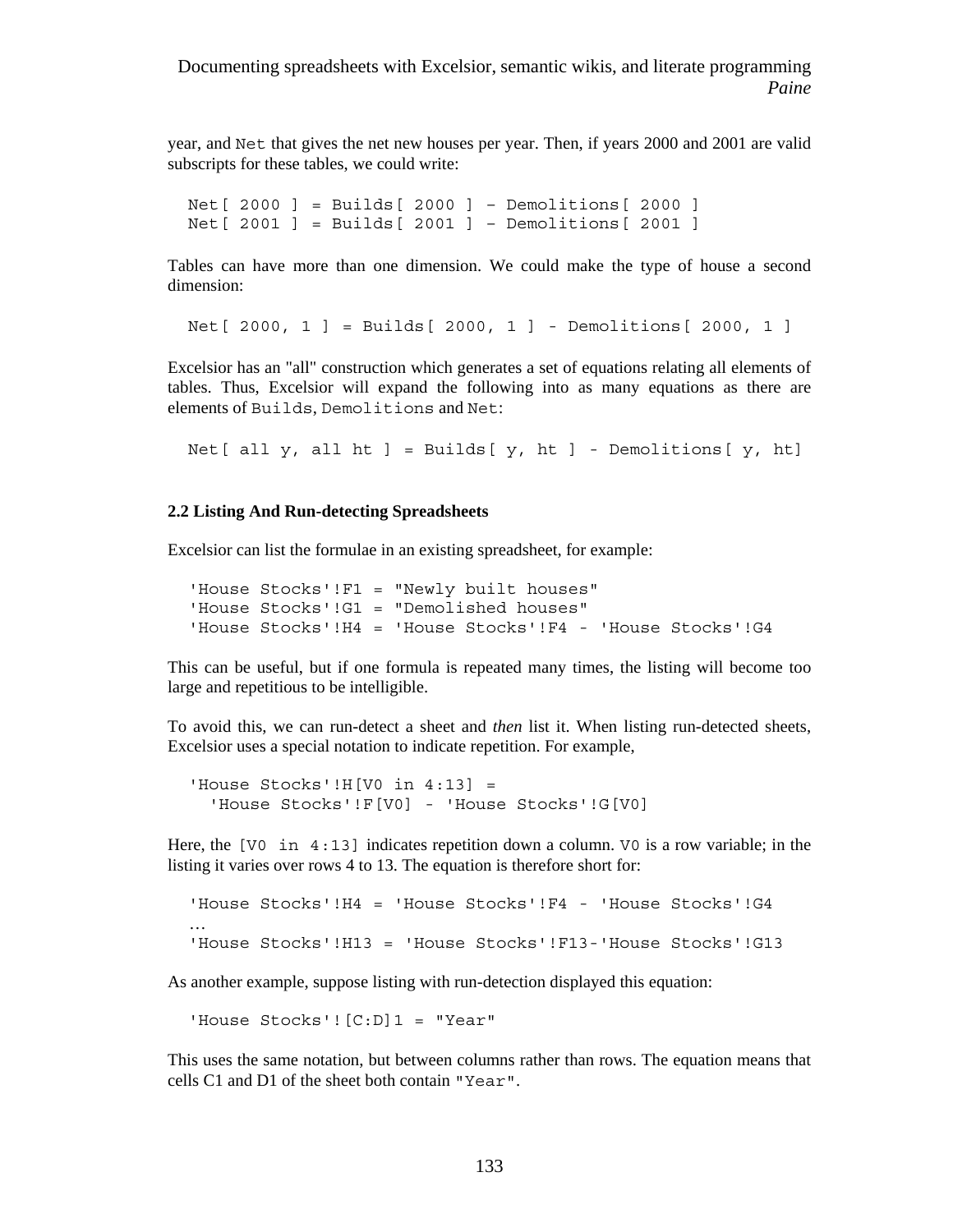Finally, suppose that run-detection and listing displayed this:

```
'Home Sales'! [V0 in C:D] [V1 in 4:13] =
  'House Sales'![V0+2][V1-1] - 'Flat Sales'![V0+3][V1+1]
```
This is short for:

```
 'Home Sales'!C4 = 'House Sales'!E3 - 'Flat Sales'!F5 
… 
  'Home Sales'!D13 = 'House Sales'!F12 - 'Flat Sales'!G14
```
## **2.3 Run Detection With Renaming**

Consider again the equation:

```
 'House Stocks'!H[V0 in 4:13] = 
  'House Stocks'!F[V0] - 'House Stocks'!G[V0]
```
It seems likely that cells H4:H13, F4:F13, and G4:G13 form three distinct tables. We could tell Excelsior to relist the spreadsheet while giving H4:H13 the name Net, F4:F13 the name Builds, and G4:G13 the name Demolitions. If further, we told it that row 4 corresponds to subscript 2000, and column F to subscript 1, listing would give the equation:

```
Net [ all V0, all V1 ] =
  Builds[ V0, V1 ] - Demolitions[ V0, V1 ]
```
These are clearly equivalent to the first equation, after renaming the cell groups as stated. This is the essence of how I have been converting the 400,000-cell spreadsheet mentioned in my introduction. Even if one doesn't want to convert a spreadsheet to Excelsior, listing it with run-detection and renaming is a very good way to make it intelligible.

This, therefore, is how one can convert a spreadsheet to Excelsior code. But code is never enough. Code can only tell you how a program does behave, not how it should behave**.** This brings me to an important question.

## **3. WHY IS DOCUMENTATION SO BAD?**

The rest of this paper describes approaches to documenting Excelsior programs so they are easy for people to read. I shall start by referring to a paper that makes valuable points about why documentation is bad and how to improve it, and is relevant to my work with wikis. I thoroughly recommend it to all programmers.

## **3.1 We Must Fake Rationality**

This paper is *A Rational Design Process: How and Why to Fake It* by David Parnas and Paul Clements [Parnas and Clements, 1986]; [Bredereke, 2002] is a summary. The authors argue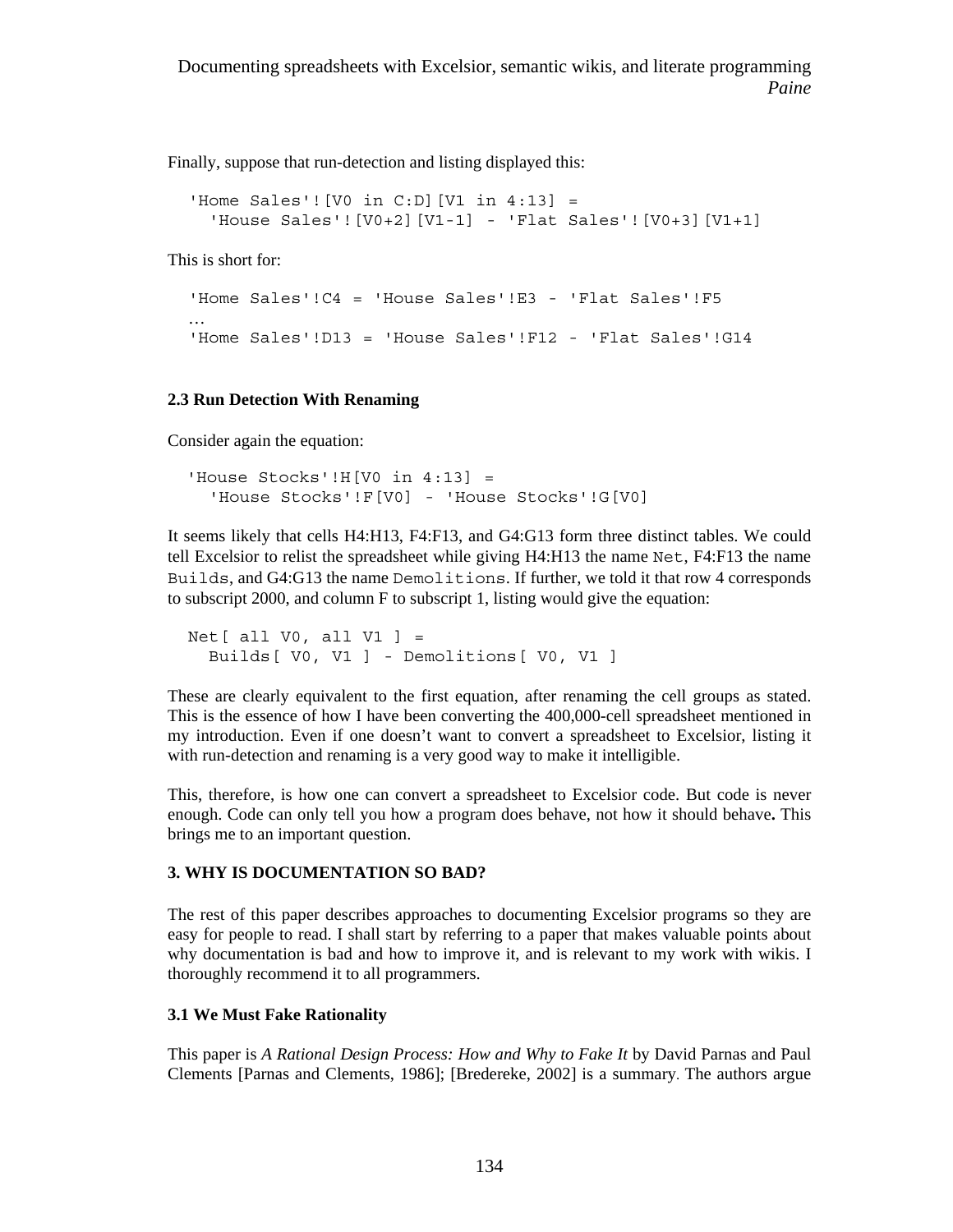that although we aspire to be rational software designers, we don't act rationally. We may, for example, use a technique because we like experimenting with it, rather than because it's best for our project.

Nevertheless, even though we can't follow a rational design process completely, we should do so as closely as we can. Moreover, we should write the documentation we would have produced if we had followed the ideal process. We should "fake a rational design process".

### **3.2 Why Is Documentation Hard To Use And Infrequently Read?**

Section VI.A of the paper diagnoses the problems afflicting documentation. (It was published 20 years ago, but the problems remain). The authors state these to be (I quote):

(1) Poor organisation. Most documentation today can be characterised as "stream of consciousness," and "stream of execution." "Stream of consciousness" writing puts information at the point in the text that the author was writing when the thought occurred to him. "Stream of execution" writing describes the system in the order that things will happen when it runs. The problem with both of these documentation styles is that subsequent readers cannot find the information that they seek. It will therefore not be easy to determine that facts are missing, or to correct them when they are wrong. It will not be easy to find all the parts of the document that should be changed when the software is changed. The documentation will be expensive to maintain and, in most cases, will not be maintained.

(2) Boring prose. Lots of words are used to say what could be said by a single programming language statement, a formula or a diagram. Certain facts are repeated in many different sections. This increases the cost of the documentation and its maintenance. More importantly, it leads to inattentive reading and undiscovered errors.

(3) Confusing and inconsistent terminology. Any complex system requires the invention and definition of new terminology. Without it the documentation would be far too long. However, the writers of software documentation often fail to provide precise definitions for the terms that they use. As a result, there are many terms used for the same concept and many similar but distinct concepts described by the same term.

(4) Myopia. Documentation that is written when the project is nearing completion is written by people who have lived with the system for so long that they take the major decisions for granted. They document the small details that they think they will forget. Unfortunately, the result is a document useful to people who know the system well but impenetrable for newcomers.

On a personal note, I notice such problems in my own software documentation. Suppose I have written one module that defines a data structure and several others that use it (in any programming language, not just Excelsior). I am often tempted to explain in each module those facts about the structure that are most relevant. Thus, I may end up with several explanations of the structure. Each overlaps the others in coverage, without being complete in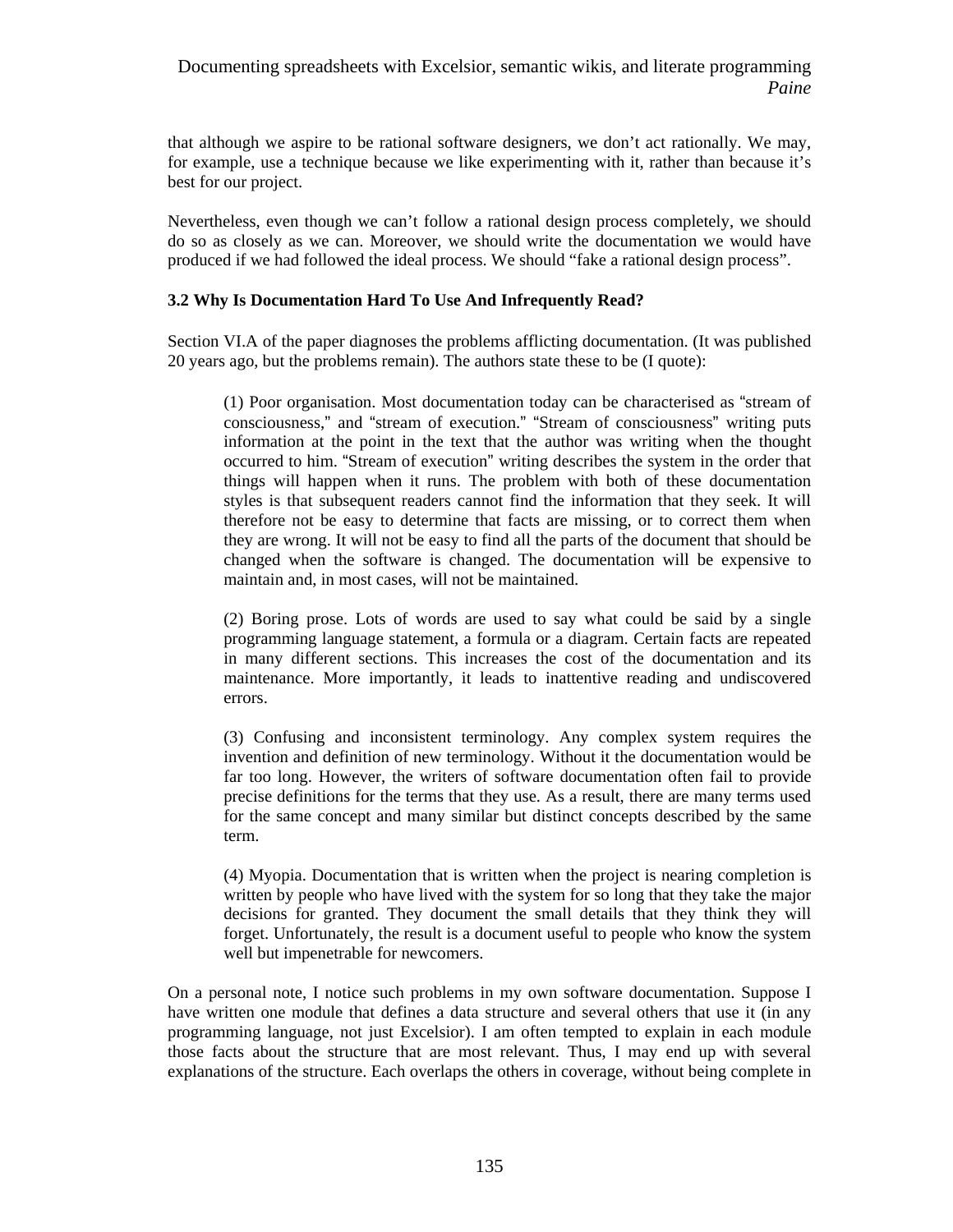itself. Later, I may rename a subsidiary structure or an operation in some modules but not others. Inconsistencies multiply, and a reader must examine the comments in many different modules, trying to reconcile them.

## **4. SEMANTIC WIKIS**

The problems noted above include duplication of facts, difficulty in finding information, and lack of consistent and precise terminology, leading to ambiguity and confusion in naming things. These led me to experiment with semantic wikis.

A semantic wiki is an interlinked collection of Web pages which can be collaboratively edited through a Web browser, and which can automatically generate (amongst much other content) indices showing which pages link to which other pages. By convention, each page is written to be about one topic. Topics can be given a category, and the indexing tools can subdivide indices by category.

This seemed a promising framework for Excelsior documentation, because we could write one page for each module or important concept. Links between pages would indicate, for example, which modules use which other modules: thus the wikis's organisation would reflect the spreadsheet's structure. This structure would clarify where particular topics should be documented, making it easier to find information and eliminating duplication. Ambiguity and confusion in naming would be reduced because it is a wiki convention to use a page's title as the name of its topic. For a link to work properly, the person who writes it must therefore use its correct name.

I shall now explain how wikis can be edited, displayed, and implemented. In the section following this one, I shall explain how I applied this to Excelsior.

## **4.1 Wikis**

A wiki, is, as stated above, a Web site that allows collaborative editing. The word has become associated with a particular style of notation for writing the pages, and a particular way of displaying them. There are many different implementations of wikis, and many wiki sites: the best known site is Wikipedia [Wikipedia].

## **4.2 Wiki Markup**

Because wikis are Web sites, their pages ultimately get converted to HTML. One could, therefore, write them in HTML. However, HTML's tags and brackets are distracting, making it hard to focus on content. So although some wikis do let you insert HTML, they also have their own simple markup language. The "wiki engine", i.e. the program that runs on a Web server and handles tasks such as editing, deleting, and creating pages, will render the markup into HTML before sending it out to a browser.

Here is an example, from the Wikipedia article about Yodel Bank:

 '''Yodel Bank''' was an online [[anonymous banking]] system which ended operations during November of 2005. Yodel Bank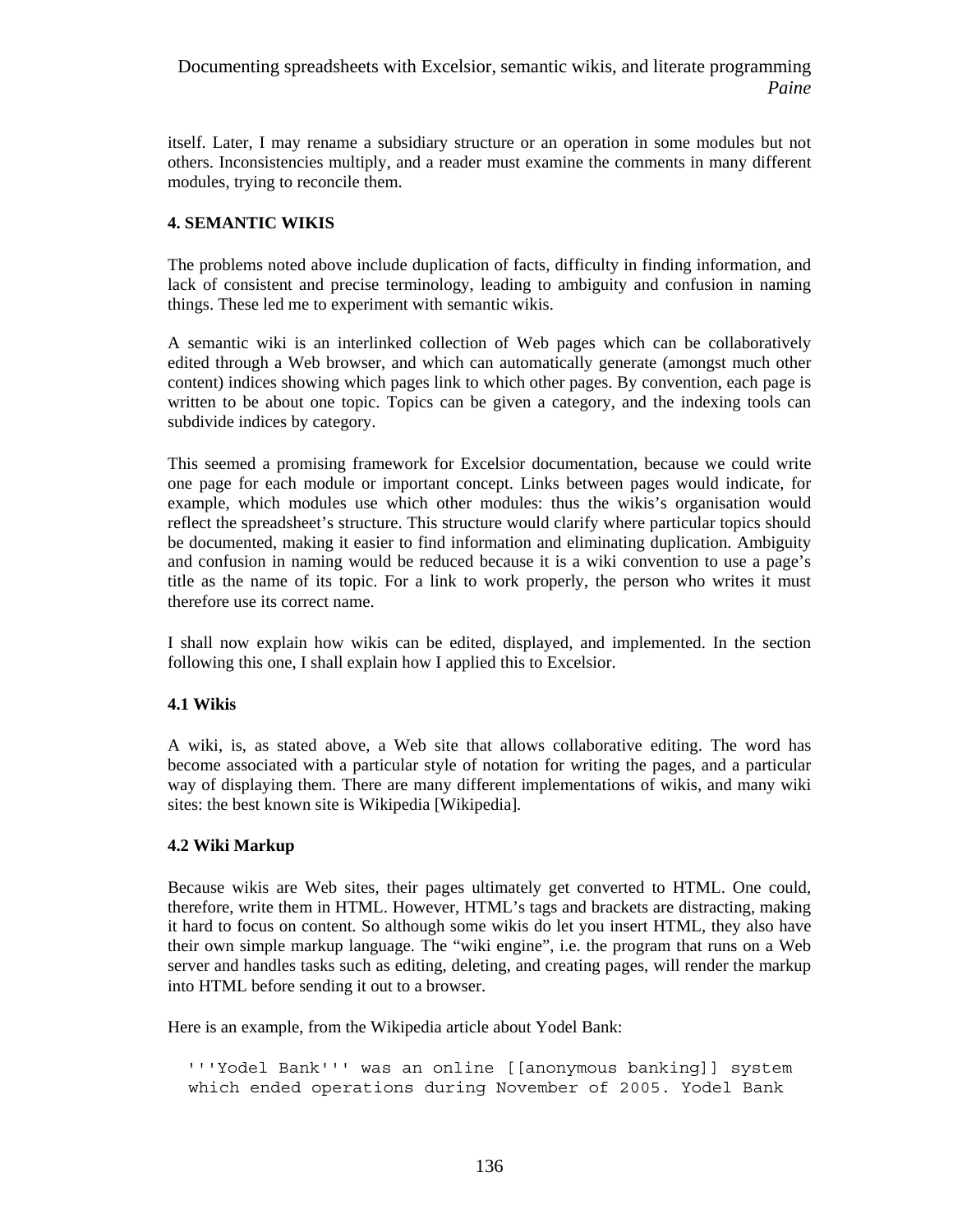was not a registered company in any country, its operator's identity is unknown, and it existed entirely outside any countries' laws.

```
 ==Operations==
```
 Yodel Banks operations functioned on top of various forms of [[electronic money]] including the [[Digital Monetary Trust]], [[e-gold]], [[Pecunix]], [[1MDC]], [[FreeTraders]], and the e-[[Liberty Dollar]].

The three quotes surrounding the first two words display them in bold. Double square brackets around a term mark it as a link to another article. The equals signs indicate that Operations is a section heading.

## **4.3 Semantic Wikis**

A semantic wik is a wiki crossed with a database. Pages can include *semantic markup*, also known as *semantic annotations*. Semantic markup can assert facts, about which the wiki's users can ask questions using a *semantic search* interface. The wiki engine will generate a page on the fly to answer the search.

A page's semantic markup can contain questions as well as facts. The wiki will again answer them, but this time, will render the answer as part of the page. This is how one includes machine-generated, but human-readable, content in a page. For example, suppose we have a semantic wiki with a page for each capital city. Suppose also that each of these pages has semantic markup stating which country its city is capital of. Then we could write a page about capitals in general, and place in it a question asking for all the capitals to be listed with their countries. Whenever anyone visited that page, the wiki would generate such a list; so it would always be up to date, no matter how many capital-city pages were added or deleted.

## **4.4 Links Are Facts; Indices Answer Questions About What Links Where**

Semantic wikis typically treat links as facts. A link from page A to page B is treated as the fact "Page A links to page B". If another page's semantic markup includes a question that asks "which pages link to page B?", the wiki will answer it by, in effect, generating an index of links. Typically, the person writing the markup can indicate how the index should be laid out, for example as a list of comma-separated words, or as a bulleted list.

## **4.5 Implementing A Semantic Wiki**

Anyone can mount a wiki on their Web server. There are many different wiki programs available; I used the same one that Wikipedia does, MediaWiki [MediaWiki]. This was partly because it is free and well-tested, with many experienced users and good support. Also, I wanted to run it on my Web site. This is a commercial internet service provider (Mythic Beasts Ltd.), and the facilities provided by ISPs are often restricted, so the wiki had to work with what I had available. As it happens, Mythic Beasts ran MediaWiki for their own work, liked it, and recommended I install my own copy.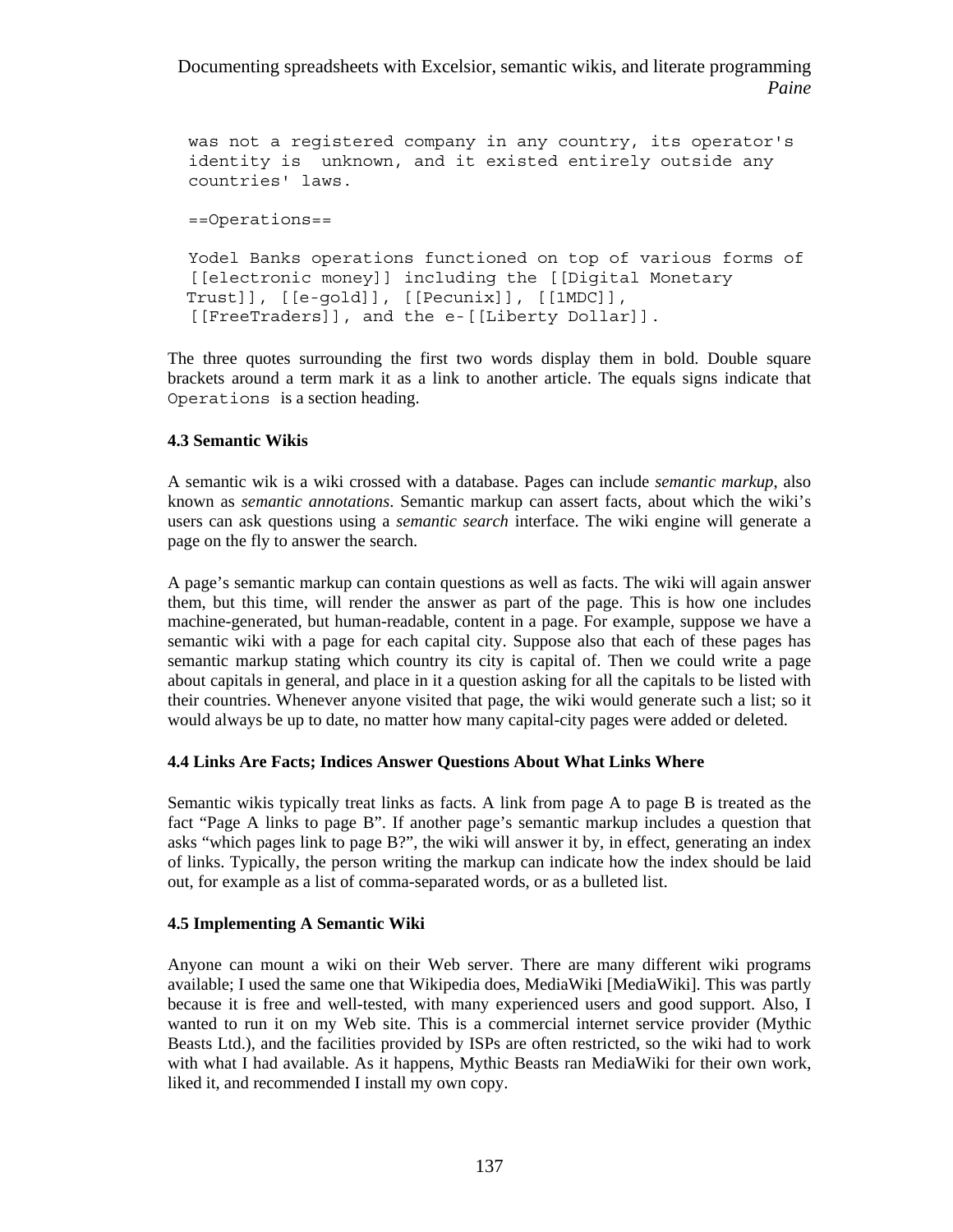Installing MediaWiki involved downloading the distribution and then following the installation instructions. This was straightfoward, but it helps to have experience with software installation and Web servers, so that you can recognise and correct typos and other blunders. Otherwise, it is worth asking an expert.

MediaWiki can be converted to a semantic wiki by installing Semantic MediaWiki [Semantic MediaWiki] on top of it. This also was straightforward.

#### **5. ORGANISING THE WIKI: MODEL PAGES, MODULE PAGES, CONCEPT PAGES, AND INDICES**

I have explained how one writes wiki content, how semantic wikis generate content from semantic markup, and that one can run a wiki on one's own Web site. But how did I structure the knowledge within a semantic wiki so as to document an Excelsior-generated spreadsheet? That is the subject of this section.

#### **5.1 Model Pages And Module Pages**

The Excelsior version of any reasonably interesting spreadsheet will contain more than one module. (For the purposes of this paper, modules are the separate source files that together constitute the Excelsior code of a complete spreadsheet.) Our documentation must therefore distinguish between a spreadsheet and its component modules.

In a wiki, as Section 4 explains, it is conventional to have one page per topic. Semantic wikis allow each topic to be given a category. (Strictly speaking, some non-semantic wikis do too, but with far less flexibility in using them.) To apply this, I decided to have two categories of page: *model pages* and *module pages*. (To avoid confusing mathematical readers, I should say that I use the word "model" in the informal sense in which many people talk about "spreadsheet models", not as in "model theory". I use the word "category" in the sense of "classification", not as in "category theory".)

A module page documents a module. A model page documents an entire spreadsheet, and should at least state the modules from which the spreadsheet is composed. It can do so by linking to their pages: the wiki's author can then write semantic markup to generate, for each module, a list of the models that use it.

As an example, the following question, placed within a page, will list all the pages that have that page as a module. For an explanation, see [Help:Inline queries]:

 $\langle \text{ask}\rangle$  [[has module:: $\{ \text{PAGENAME}\}\}]$ ]  $\langle \text{ask}\rangle$ 

#### **5.2 Concept Pages**

Section 3.2 discussed the problems that arise when there is no clear place to put information. To avoid this in the wiki, I added another category of page, the *concept page*. The idea is that any information relevant to more than one module should live in its own concept page, to which other pages will link if they want to refer to the information. The page's title, which must be unique within the wiki, can be an unambiguous name for the concept.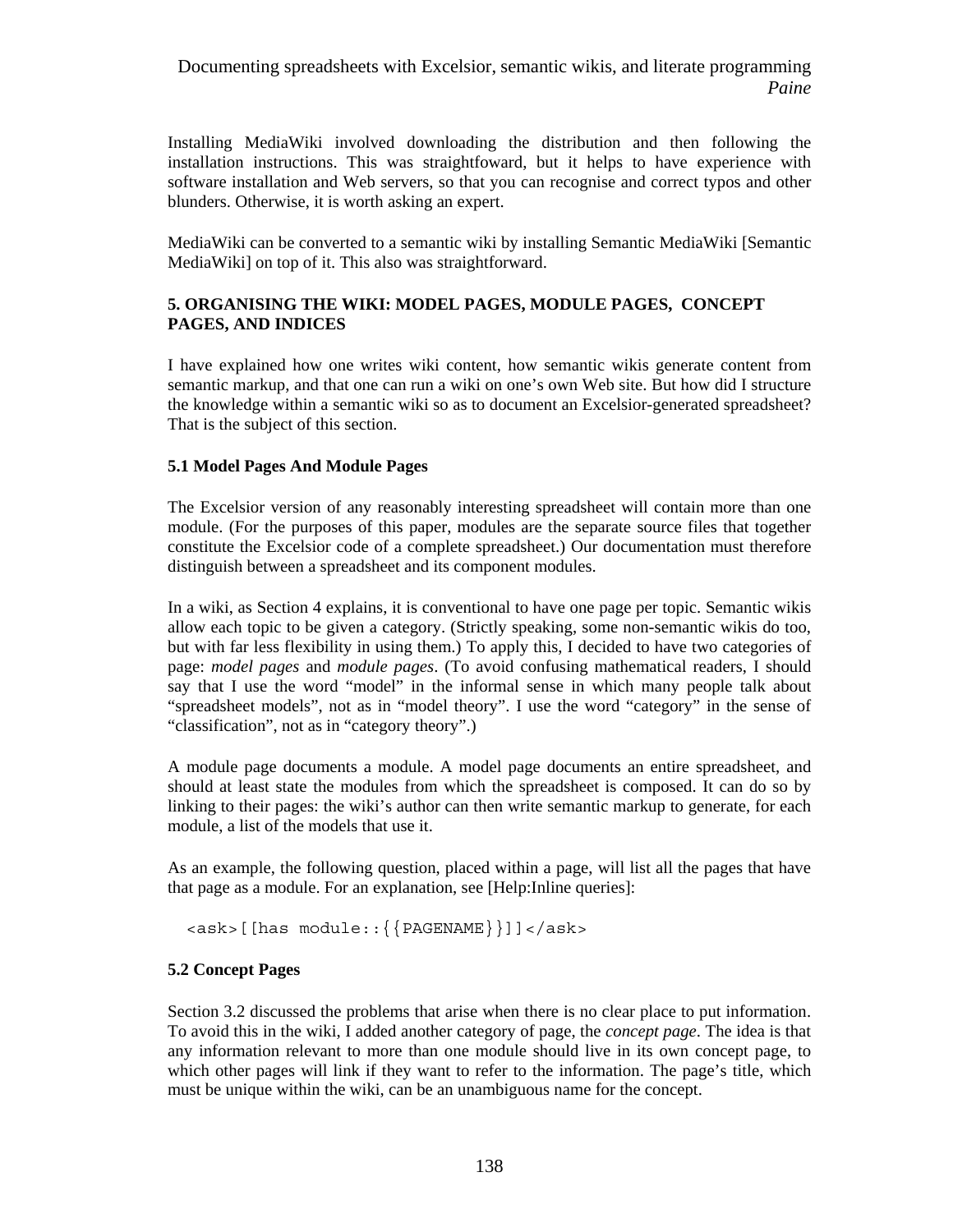Although I've not evaluated its merits, I would expect a good writing style for concept pages to be the *inverted pyramid* [Inverted pyramid], favoured by journalists who must convey key facts quickly to a probably bored and inattentive reader. This style presents the gist immediately and succinctly, before descending into gradually increasing levels of detail. Hopefully, staff new to the material, who may have to read it at short notice, can thus assess its relevance before being overwhelmed by detail.

## **5.3 Semantic Wikis As An Interface To Excelsior**

This section is more technical than the rest, but may interest wiki specialists. Its point is that the list of modules on a model page (Section 5.1) is an essential part of the Excelsior program defining the spreadsheet. If we're going to include it in the wiki, shouldn't we also include the rest of the program?

This leads to the idea of using the wiki as an interface to Excelsior; that we could write a list of modules and then submit it to a wiki add-on that finds the modules it links to, extracts their code, invokes Excelsior to compile it, and delivers up the resulting spreadsheet over the Web. Something similar might also be done with other spreadsheet generators than Excelsior.

Such add-ons are feasible, but I haven't experimented with them. A decision needed here is how to represent the Excelsior code. The information about which modules constitute a spreadsheet is on the page as links, which the semantic wiki regards as semantic annotations (Section 4.4). Should the Excelsior code also be semantic annotations? This could make it possible for the wiki to generate table cross-reference listings, for example; or even crossreference graphs, which could be generated by the nice graphing software written by "Tels" [Tels]. However, it would require extra markup, making the code harder to read and write.

It also hits one specific problem. Semantic MediaWiki allows one to write *binary relations* in the semantic annotations. A binary relation (this is standard mathematical terminology) relates two items, as in the statements "1 is less than 2", "Model A uses module B", or "Page A links to page B". However, Semantic MediaWiki does not allow one to relate an arbitrary number of items, and this might be needed. There is a heavily modified version that does used in BOWiki [BOWiki] — but it is not included with the standard distribution.

## **6. LITERATE PROGRAMMING**

As an alternative to the wiki, I have been experimenting with "Literate Excelsior", a version of Excelsior where the syntax of source files is modified to make it easier to document the code in them. This allows me closer control over the syntax than does the wiki, and also makes it possible to work away from an internet connection.

*Literate programming* is the discipline of writing programs so that they're easy for people to read. This name, well-known in computing, was coined by Donald Knuth, who advertises his book [Knuth, 1992] on the topic by saying [Knuth, b]:

Literate programming is a methodology that combines a programming language with a documentation language, thereby making programs more robust, more portable, more easily maintained, and arguably more fun to write than programs that are written only in a high-level language. The main idea is to treat a program as a piece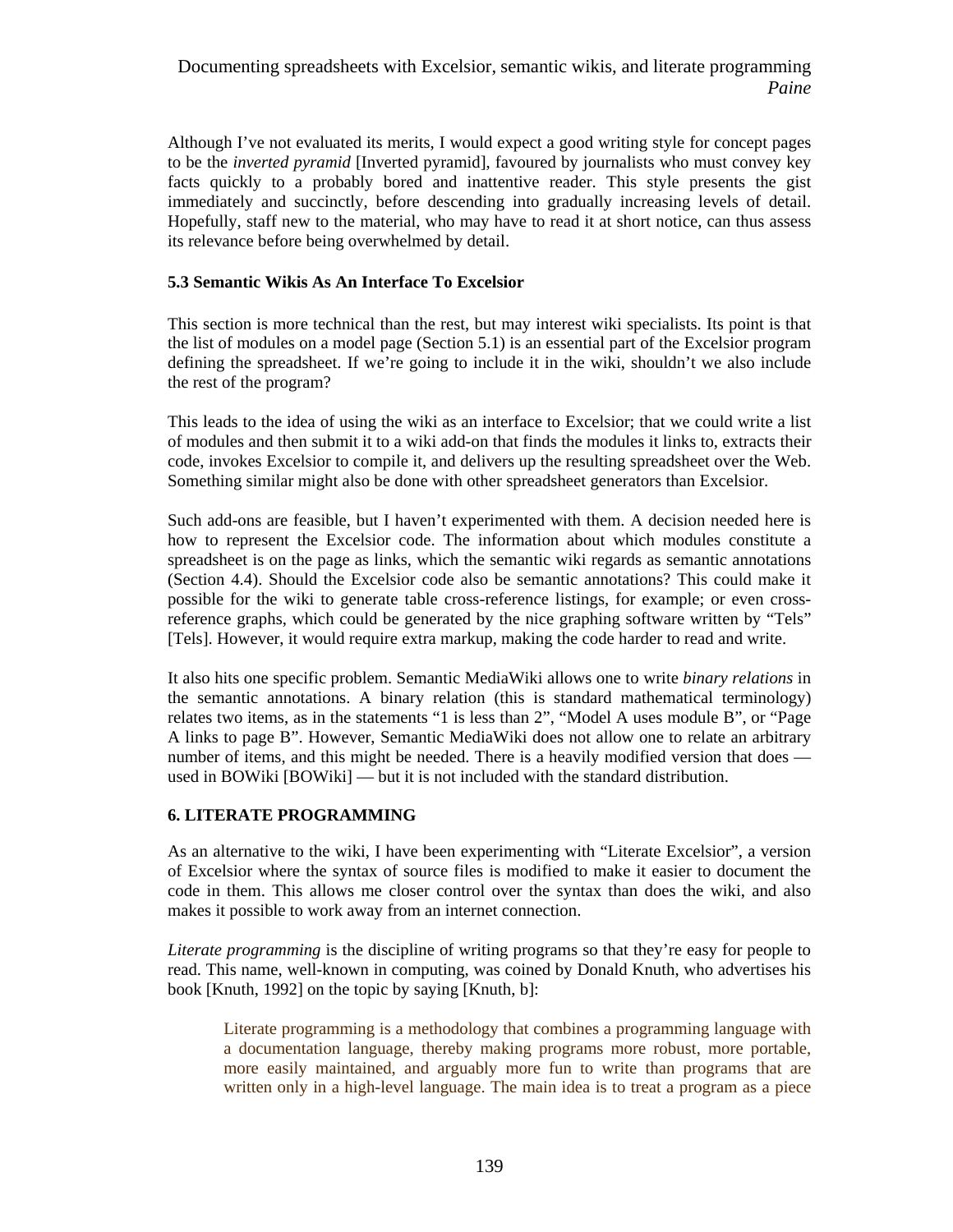of literature, addressed to human beings rather than to a computer. The program is also viewed as a hypertext document, rather like the World Wide Web. (Indeed, I used the word WEB for this purpose long before CERN grabbed it!)

Chris Lee gives a good summary at [Lee, 2000]. A nice collection of examples can be found at [Literate Programming Wiki] which calls each of its 407 articles "simultaneously a document and a piece of code that you can view, download, compile, and run".

## **6.1 Input To Literate Programming Systems**

In most literate programming systems, documentation goes in the same input file as the code it documents. Such systems therefore contain both a compiler and a tool that generates the display form (usually HTML) of the document. The literate programming system must therefore be able to distinguish code from documentation, and may impose conventions to do so. Thus the literate-programming form of a programming language is usually different from its standard form.

## **6.2 Literate Excelsior**

Following the above, whereas "plain" Excelsior uses comment markers to delimit non-code text, I have implemented Literate Excelsior so it treats all text in input files as comment, unless indented by at least two spaces, when it becomes code. I found this an easy convention to follow when editing, and it reduces clutter both when editing and when reading the final documentation. A preprocessor extracts the code and feeds it to Excelsior's compiler.

A separate preprocessor converts Literate Excelsior files to Web pages for display as documentation. This styles code as Wikipedia does, indenting it and setting it off within a pale blue box, thus making it immediately clear which parts of the document are code, without being distracting. The preprocessor recognises some simple wiki-style markup, such as equals signs to indicate a heading. I implemented this for the reasons noted in Section 4.2: such markup is easier to write than is HTML.

## **6.3 Narrative Style And The Order Of Program Pieces**

The order in which things are explained is important for ease of understanding. Thus, a literate programming system must let you arrange your text in the order you deem most intelligible. Since code should be near the text that explains it, the system must let you do the same with the source code.

Many programming languages don't allow such freedom. Pascal, for example, has rigid rules about the order of declarations. This is not a problem with Literate Excelsior, because the equations making up a program can be written in any order.

However, text ordering may be one area where literate programming will cause problems. People use documentation for many purposes. An order that works when reading about a program for the first time may not help once you know the program and need to find something specific within it. (I find this a problem with language books: a chapter that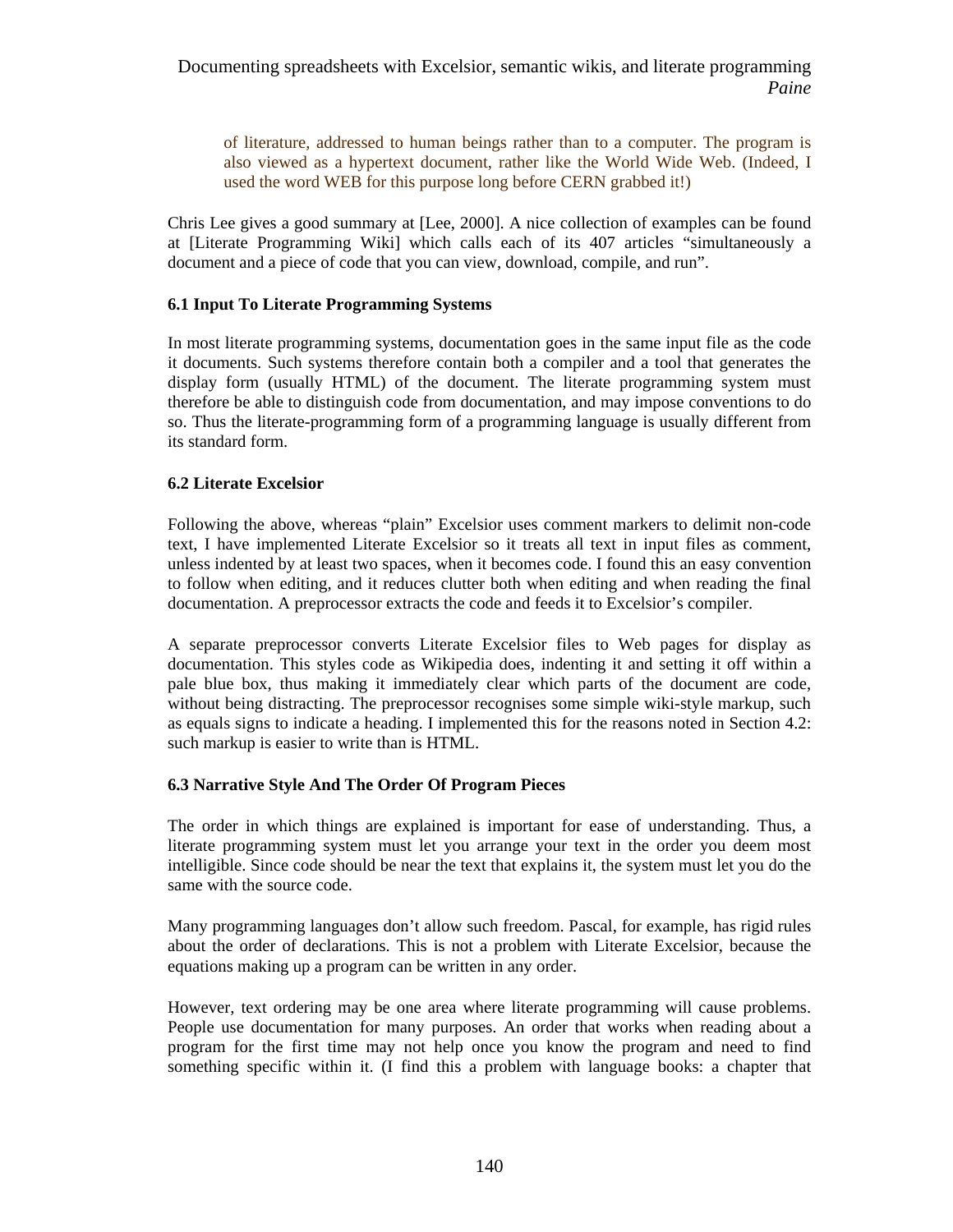introduces some easy touristic conversation in Portuguese or Greek is usually not a good reference.)

### **6.4 Literate Excelsior And Function Introduction**

A very common pattern in Excel is the following conditional:

```
 IF( NOT(ISNA(expr)), expr, other_expr )
```
This is testing whether expr yields a sensible result, and returning it if so. If not, other\_expr is returned. Similar patterns are seen, for example, in testing whether an expression is zero and dividing by it if not.

When expr is complicated, such formulae are hard to read. To mitigate this, Excelsion allows the programmer to define *macros*: functions which it will *macro-expand* (replace by their definitions) before feeding the formulae to Excel. Thus the programmer need only write expr once. Macros can be defined anywhere in a source file. This gives extra freedom when writing literate programs, because one can code important parts of a formula as macros, thus making them a named item in their own right, which can have its own explanation. The macro, and its explanation, can go either before or after the formula that calls it: sometimes one seems appropriate, sometimes the other.

## **7. EVALUATION**

The work described here is preliminary, and I am still its main user, so there is not yet much to evaluate. Installing Semantic MediaWiki is straightforward, even under a commercial internet service provider. It is easy to define different categories of page within it, and to automatically generate link indices. The precise naming and lack of duplication enforced by concept pages is useful. However, when writing them, it was sometimes difficult to decide, when describing a concept that could be categorised into subconcepts, whether to give subconcepts their own page. Similarly, when concept pages already written turned out to be closely related, it was difficult to decide when to merge them. I would be interested to hear of others' experiences.

As with the wiki, I am still the main user of Literate Excelsior. As explained in Section 6.2, the change in notation from "plain" Excelsior is small: no explicit comment markers, all text being documentation unless indented. But this makes a surprisingly big change to the "feel" of the writing: much more like writing expository text than like coding. Perhaps this will fade; at the moment though, it feels like a good thing.

## **8. CONCLUSION**

One thing seems clear. Programmers — including spreadsheeters — need to document. They must therefore be good expository writers. A good starting point is Michael Covington's *How to Write More Clearly, Think More Clearly, and Learn Complex Material More Easily*  [Covington, 2002]. For examples of clear writing, I recommend any volume of essays by **Isaac Asimov.**